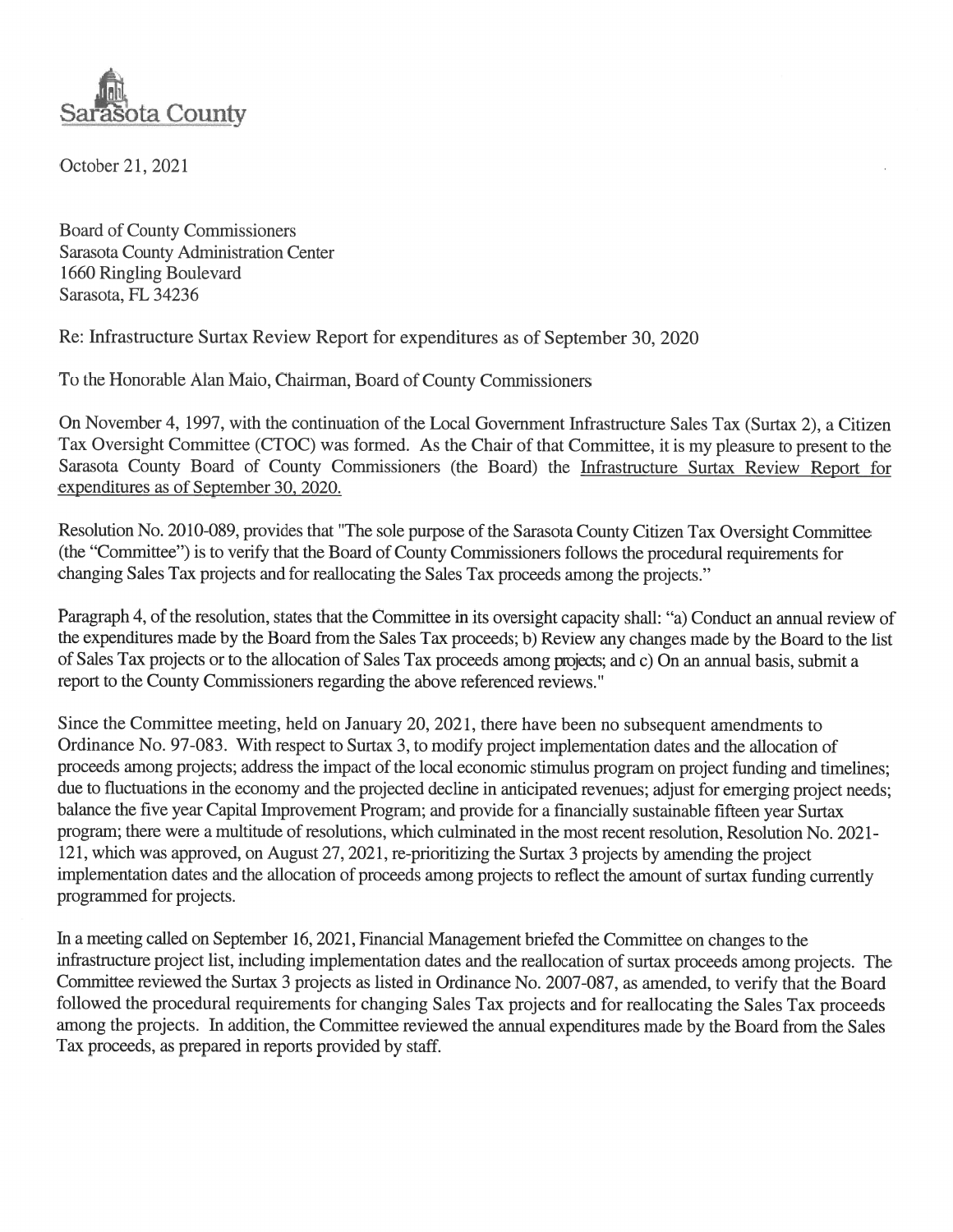## FY 20 Annual Infrastructure Surtax Review Report

The Committee notes that the interest for borrowing for Surtax 3 projects totals \$67,140,470 through FY20, projected to be a total of \$76,135,083 through FY24, based on current projections. In addition, the estimated shortfall in revenues through FY24, is projected to be \$102,774,580 with an anticipated unallocated balance of approximately \$22,417,883, excluding any reserved amount. The Committee also verified that transportation projects for Surtax 3 are at least 50% of projected revenue, less interest expense. They also confirmed the Economic Development surtax trust fund allocation does not exceed the 15% maximum requirement.

Therefore, as Chair of the Committee, I affirm to you, in this Infrastructure Surtax Review Report for expenditures as of September 30, 2020 that the Committee found, based on information provided by staff, that all prescribed procedural requirements have been followed by the Board and that the Capital Improvement Projects contained in the Capital Improvement Program Financial Plan, are in conformance with Ordinance No. 97-083, as amended, and Ordinance No. 2007-087, as amended.

On behalf of Sarasota County, I want to thank all the Committee members for their due diligence in this matter and to Financial Management for their support to this Committee.

Sincerely yours,

Robert Luckner, Chair Citizen Tax Oversight Committee for Sarasota County

Members of the Citizen Tax Oversight Committee cc: Jonathan R. Lewis, County Administrator Steve Botelho, Deputy County Administrator and Chief Financial Management Officer Clerk of the Circuit Court Board Records Kim Radtke, Director, Office of Financial Management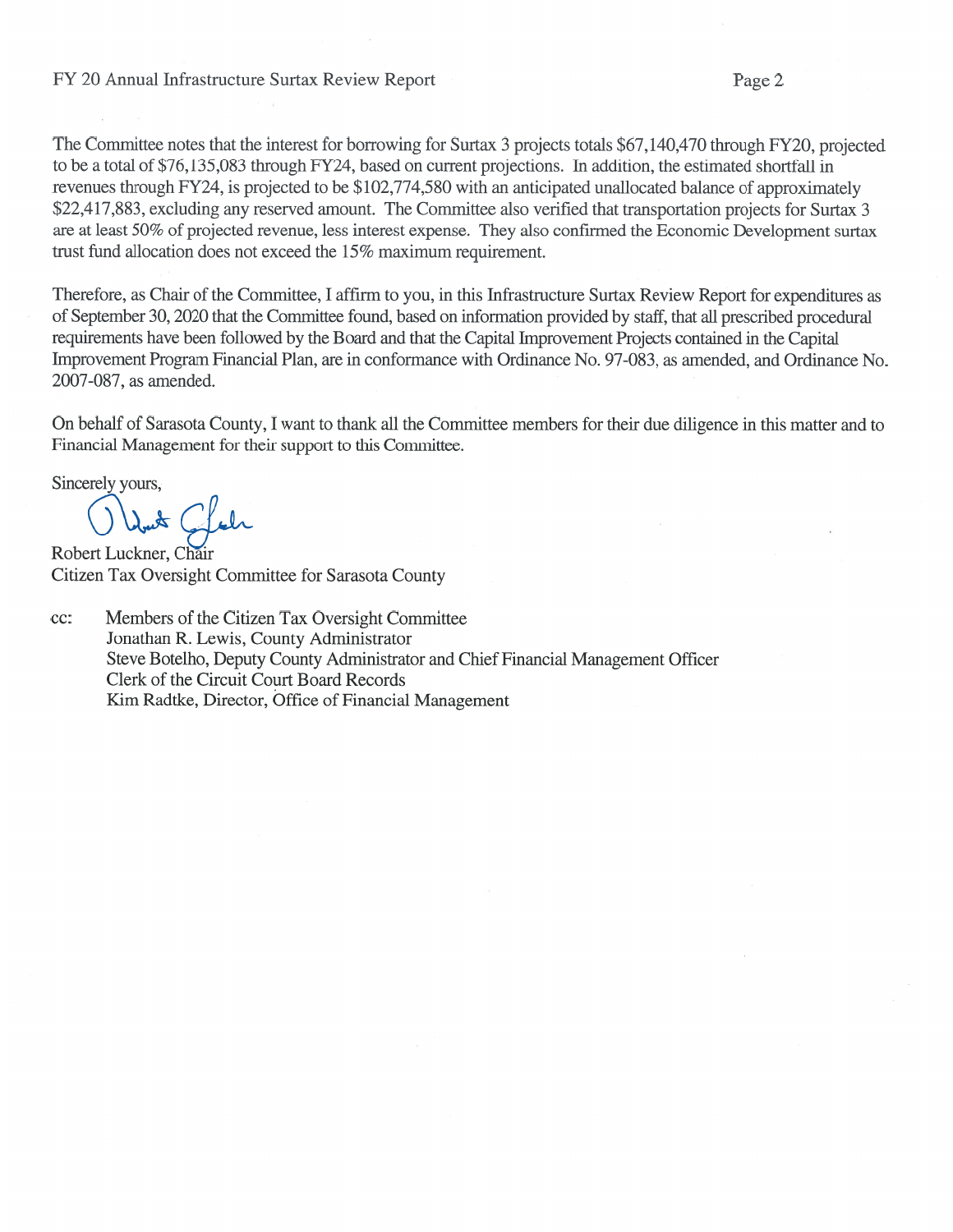| <b>Section I - Revenues</b>                   | <b>FY08-FY19</b><br><b>Revenues</b> |             | $\mathbf{FY20}$<br><b>Revenues</b> |            |  |  | <b>FY21-FY24</b><br><b>Estimates</b> | <b>Total Revenues</b> | Unassigned  | <b>FY08 - FY24</b><br><b>Totals</b> |
|-----------------------------------------------|-------------------------------------|-------------|------------------------------------|------------|--|--|--------------------------------------|-----------------------|-------------|-------------------------------------|
| <b>Revenues</b>                               |                                     | 329,786,856 |                                    | 40,165,462 |  |  | 177,932,881                          | 547,885,199           |             |                                     |
| <b>Interest Earnings &amp; Other Revenues</b> |                                     | 35,678,925  |                                    | 1,092,275  |  |  | .044,822                             | 37,816,022            |             |                                     |
| <b>Total Revenues</b>                         |                                     | 365,465,781 |                                    | 41,257,737 |  |  | 178,977,703                          | 585,701,221           | 102,774,580 | 688,475,801                         |

| <b>Section II - Project Allocations</b><br><b>Totals by Functional Areas</b>  | <b>FY08-FY19</b><br><b>Expenditures</b> |             |                        | <b>FY20</b><br><b>Expenditures</b> | <b>FY08-FY20</b><br><b>Unspent</b> |            |  | <b>FY21-FY24</b><br><b>Allocation</b> | <b>Total</b><br><b>Programmed</b> |               |  | <b>Unassigned</b> | <b>FY08 - FY24</b><br><b>Allocation</b> | $\frac{0}{0}$ |  |
|-------------------------------------------------------------------------------|-----------------------------------------|-------------|------------------------|------------------------------------|------------------------------------|------------|--|---------------------------------------|-----------------------------------|---------------|--|-------------------|-----------------------------------------|---------------|--|
| <b>Criminal Justice</b>                                                       |                                         |             |                        | 115,800                            |                                    | 8,912,200  |  |                                       |                                   | 9,028,000     |  | 47,100,000        | 56,128,000                              | $8.2\%$       |  |
| <b>Public Safety</b>                                                          |                                         | 19,910,166  | $\mathbf{\mathcal{S}}$ | 3,107,709                          |                                    | 915,688    |  |                                       |                                   |               |  | 10,674,195        | 34,607,758                              | $5.0\%$       |  |
| <b>Environment</b>                                                            |                                         | 9,373,728   | -8                     | 323                                |                                    | 912,203    |  |                                       |                                   | 10,286,254    |  | 800,000           | 11,086,254                              | $1.6\%$       |  |
| <b>Water and Sewer</b>                                                        |                                         | 15,542,617  |                        | 473,492                            |                                    | 4,578,057  |  |                                       |                                   | 20,594,166    |  | 55,670,066        | 76,264,232                              | 11.1%         |  |
| <b>Libraries</b>                                                              |                                         | 30,498,998  | $\mathbf{\hat{s}}$     | 1,101,424                          |                                    | 1,785,478  |  | 1,629,291                             |                                   | 35,015,191    |  | 484,809           | 35,500,000                              | $5.2\%$       |  |
| <b>Historical</b>                                                             |                                         | 166,472     |                        |                                    |                                    | 1,833,528  |  |                                       |                                   | 2,000,000     |  |                   | 2,000,000                               | $0.3\%$       |  |
| <b>Parks</b>                                                                  |                                         | 52,614,980  |                        | 1,463,698                          |                                    | 4,687,558  |  | 4,233,312                             |                                   | 62,999,548    |  | 1,535,746         | 64,535,294                              | 9.4%          |  |
| <b>Neighborhoods</b>                                                          |                                         | 924,742     |                        | 79,663                             |                                    | 2,442,595  |  | 1,500,000                             | <b>S</b>                          | 4,947,000     |  | 4,053,000         | 9,000,000                               | 1.3%          |  |
| <b>Health Systems Facilities</b>                                              |                                         | 2,197,182   |                        |                                    |                                    |            |  |                                       |                                   | 2,197,182     |  | 5,842,818         | 8,040,000                               | $1.2\%$       |  |
| <b>General Government</b>                                                     |                                         | 5,289,854   | $\mathbf{\hat{S}}$     | 2,559,666                          |                                    | 8,976,187  |  | 6,553,454                             |                                   | 23,379,161    |  | $1,705,000$       | 25,084,161                              | 3.6%          |  |
| <b>Economic Development Surtax Trust Fund</b>                                 |                                         | 885,087     |                        | 7,687                              |                                    | 169,776    |  |                                       |                                   | 2,062,550     |  | 5,775,025         | 7,837,575                               | $1.1\%$       |  |
| <b>Transportation</b>                                                         |                                         | 184,432,153 | <sup>S</sup>           | 12,258,355                         |                                    | 26,669,682 |  | 67, 345, 451                          |                                   | 290,705,641   |  | 67,686,887        | 358,392,527                             | $52.1\%$      |  |
| <b>Total Project Allocations</b>                                              |                                         |             |                        | 21,167,817                         |                                    | 61,882,952 |  | 81,261,508                            |                                   | 487, 148, 255 |  | 201,327,546 \$    | 688,475,801                             | $100.0\%$     |  |
| <b>Interest on Borrows</b>                                                    |                                         | 63,022,118  | $\mathbf{\hat{s}}$     | 4,118,352                          |                                    |            |  | 8,994,613                             | - S                               | 76,135,083    |  |                   |                                         |               |  |
| <b>Total Project Allocations and Interest on Borrows</b>                      |                                         | 385,858,097 | <b>S</b>               | 25,286,169                         |                                    | 61,882,952 |  | 90,256,121                            |                                   | 563, 283, 338 |  |                   |                                         |               |  |
| <b>Difference (Revenues less Interest on Borrows and Project Allocations)</b> |                                         |             |                        |                                    |                                    |            |  |                                       |                                   | 22,417,883    |  |                   |                                         |               |  |

| <b>Section III - Project Allocations</b><br><b>Projects by Functional Areas</b> | <b>FY08-FY19</b><br><b>Expenditures</b> |                        | <b>FY20</b><br><b>Expenditures</b> |    | <b>FY08-FY20</b><br><b>Unspent</b> |               | <b>FY21-FY24</b><br><b>Allocation</b> |   | <b>Total Surtax III</b><br>Programmed |  | <b>Unassigned</b> | <b>FY08 - FY24</b><br><b>Allocation</b> |
|---------------------------------------------------------------------------------|-----------------------------------------|------------------------|------------------------------------|----|------------------------------------|---------------|---------------------------------------|---|---------------------------------------|--|-------------------|-----------------------------------------|
| <b>Criminal Justice</b>                                                         |                                         |                        |                                    |    |                                    |               |                                       |   |                                       |  |                   |                                         |
| Judicial Center II and School Ave. Garage Expansion                             |                                         |                        | $\sim$                             |    | $\sim$                             |               | ۰                                     |   | $\overline{\phantom{a}}$              |  | 20,000,000        | 20,000,000                              |
| <b>Detention Facility</b>                                                       |                                         |                        | <b>1</b>                           |    |                                    |               | ۰                                     |   |                                       |  | 16,000,000        | 16,000,000                              |
| <b>Medical Examiner Facility</b>                                                |                                         |                        |                                    |    |                                    |               |                                       |   |                                       |  | 7,000,000         | 7,000,000                               |
| <b>Criminal Justice Center Remodel</b>                                          |                                         |                        |                                    |    |                                    |               |                                       |   |                                       |  | 4,100,000         | 4,100,000                               |
| South County Courts/RL Anderson Building Remodel                                |                                         |                        | 115,800                            |    | 8,912,200                          |               | ۰                                     |   | 9,028,000                             |  |                   | 9,028,000                               |
| <b>Public Safety</b>                                                            |                                         |                        |                                    |    |                                    |               |                                       |   |                                       |  |                   |                                         |
| Upgrade & Update 800MHz Emergency Communicatns System                           | 11,021,158                              | $\mathbf{\mathcal{S}}$ | 3,107,709                          | -S | 471,133                            | l \$          | ۰                                     |   | 14,600,000                            |  | 460,879           | 15,060,879                              |
| <b>Traffic Control Signal Priority System Opticom</b>                           | ,861,733                                |                        |                                    |    |                                    |               |                                       | M | 1,861,733                             |  | 1,829,371         | 3,691,104                               |
| <b>Sheriffs Trunk Radio Replacement</b>                                         | 5,827,275                               |                        |                                    |    |                                    |               |                                       |   | 5,827,275                             |  |                   | 5,827,275                               |
| Hurricane Shelter Retrofit Program                                              | 750,000                                 |                        |                                    |    | 444,555                            |               | ۰                                     |   | 1,194,555                             |  | 8,383,945         | 9,578,500                               |
| Public Safety Training Center <sup>2</sup>                                      |                                         |                        |                                    |    |                                    |               |                                       |   |                                       |  |                   |                                         |
| <b>Sheriff Modem Replacement</b>                                                | 450,000                                 |                        |                                    |    |                                    |               |                                       |   | 450,000                               |  |                   | 450,000                                 |
| <b>Environment</b>                                                              |                                         |                        |                                    |    |                                    |               |                                       |   |                                       |  |                   |                                         |
| <b>Spoil Island Restoration</b>                                                 | 336,254                                 |                        |                                    |    |                                    |               |                                       |   | 336,254                               |  |                   | 336,254                                 |
| <b>Red Bug Slough Restoration</b>                                               | 750,000                                 |                        | $\overline{a}$                     |    |                                    |               | ۳                                     |   | 750,000                               |  | $\sim$            | 750,000                                 |
| Dona Bay Watershed Management Plan                                              | 8,287,474                               |                        | 323                                |    | 912,203                            |               | $\overline{\phantom{0}}$              |   | 9,200,000                             |  | 800,000           | 10,000,000                              |
| <b>Water and Sewer</b>                                                          |                                         |                        |                                    |    |                                    |               |                                       |   |                                       |  |                   |                                         |
| <b>Central Wastewater Collection System Extension</b>                           | 8,384,291                               |                        | 245,709                            |    | $\sim$                             |               |                                       |   | 8,630,000                             |  | 27,670,000        | 36,300,000                              |
| Water Service Program to Support Septic Systems                                 | $250,000$ \ \ \$                        |                        |                                    |    |                                    | <sup>\$</sup> | ۰                                     |   | 250,000                               |  | 16,527,332        | 16,777,332                              |

| Unincorporated Sarasota County Infrastructure Surtax Phase III |  |
|----------------------------------------------------------------|--|
| $FY08 - FY24$                                                  |  |
| <b>FY20 Year-end Project Status/Update</b>                     |  |
|                                                                |  |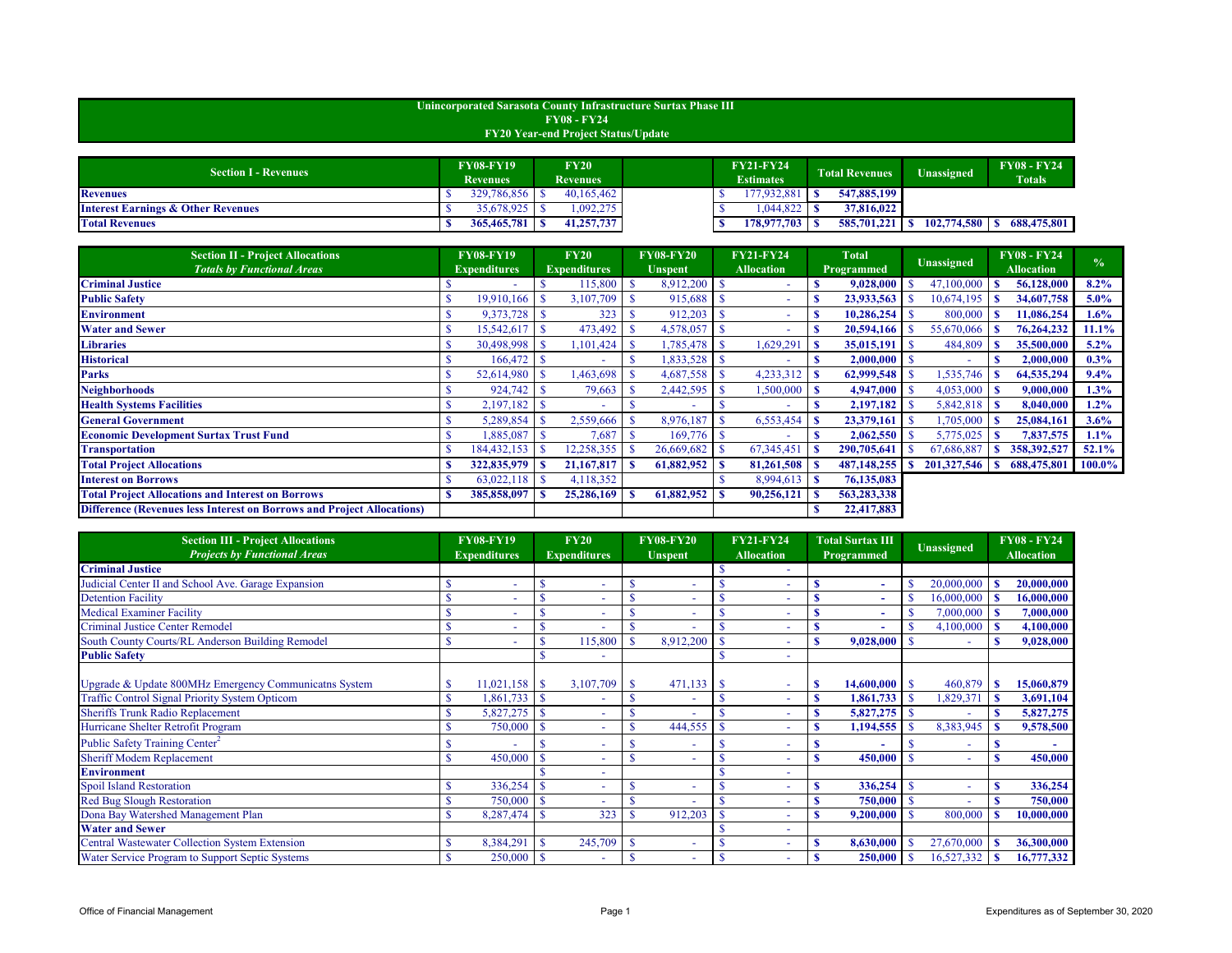| Unassigned<br><b>Projects by Functional Areas</b><br><b>Expenditures</b><br><b>Expenditures</b><br><b>Allocation</b><br><b>Allocation</b><br><b>Unspent</b><br>Programmed<br><b>Sediment Abatement</b><br>2,948,837<br>323,969<br>$\mathbf{\mathcal{S}}$<br>4,786,900<br>227,194<br>3,500,000<br>8,286,900<br><sup>S</sup><br>-8<br>South County/Alligator Creek Stormwater Reuse or other Water Quality<br><b>Improvement Projects</b><br>1,972,230<br>1,341,936<br>3,635,834<br>$\boldsymbol{\mathsf{S}}$<br>3,314,166<br>6,950,000<br><sup>S</sup><br>$\mathcal{S}$<br>  S<br><sup>S</sup><br>$\mathbf s$<br>-8<br>$\overline{\phantom{a}}$<br><b>Riverview Drive Sediment Baffleboxes</b><br>10,358<br>$\mathbf{\$}$<br>10,358<br>$\mathbf{s}$<br>$\mathbf{\mathcal{S}}$<br>10,358<br><sup>\$</sup><br><sup>\$</sup><br><b>S</b> |
|--------------------------------------------------------------------------------------------------------------------------------------------------------------------------------------------------------------------------------------------------------------------------------------------------------------------------------------------------------------------------------------------------------------------------------------------------------------------------------------------------------------------------------------------------------------------------------------------------------------------------------------------------------------------------------------------------------------------------------------------------------------------------------------------------------------------------------------|
|                                                                                                                                                                                                                                                                                                                                                                                                                                                                                                                                                                                                                                                                                                                                                                                                                                      |
|                                                                                                                                                                                                                                                                                                                                                                                                                                                                                                                                                                                                                                                                                                                                                                                                                                      |
|                                                                                                                                                                                                                                                                                                                                                                                                                                                                                                                                                                                                                                                                                                                                                                                                                                      |
|                                                                                                                                                                                                                                                                                                                                                                                                                                                                                                                                                                                                                                                                                                                                                                                                                                      |
|                                                                                                                                                                                                                                                                                                                                                                                                                                                                                                                                                                                                                                                                                                                                                                                                                                      |
| North County/Phillippi Creek Stormwater Reuse or other Water Quality                                                                                                                                                                                                                                                                                                                                                                                                                                                                                                                                                                                                                                                                                                                                                                 |
| <b>Improvement Projects</b><br>,287,259<br>589<br>2,912,152<br>3,050,000<br>7,250,000<br>$\boldsymbol{\mathsf{S}}$<br>$\mathcal{S}$<br>4,200,000<br>$\mathcal{S}$<br>l \$<br>S<br>-S                                                                                                                                                                                                                                                                                                                                                                                                                                                                                                                                                                                                                                                 |
| <b>Brother Geenen Way Storm Culvert</b><br>400,000<br>$\overline{\mathbf{s}}$<br>400,000<br>$\blacksquare$<br>$\mathbf{\$}$<br>400,000<br>$\mathbf{\$\}$                                                                                                                                                                                                                                                                                                                                                                                                                                                                                                                                                                                                                                                                             |
| Nokomis Sewer Line<br>289,642<br>$\mathbf{\hat{s}}$<br>$\mathbf S$<br><sup>\$</sup><br><sup>S</sup><br>289,642<br>$\mathbf{\S}$<br>289,642                                                                                                                                                                                                                                                                                                                                                                                                                                                                                                                                                                                                                                                                                           |
| <b>Libraries</b>                                                                                                                                                                                                                                                                                                                                                                                                                                                                                                                                                                                                                                                                                                                                                                                                                     |
| 7,492,634<br><b>Gulf Gate Library Replacement</b><br>7,492,634<br>7,492,634<br>$\mathbf{\hat{S}}$<br>$\mathbf{\mathcal{S}}$<br>٠                                                                                                                                                                                                                                                                                                                                                                                                                                                                                                                                                                                                                                                                                                     |
| <b>Selby Library Remodel</b><br>1,478,076<br>1,478,076<br>1,478,076<br>$\sqrt{s}$<br>$\mathcal{S}$                                                                                                                                                                                                                                                                                                                                                                                                                                                                                                                                                                                                                                                                                                                                   |
| 1,629,291<br><b>Library Technology</b><br>1,074,080<br>1,785,479<br>9,029,291<br>484,809<br>4,540,441<br>$\mathcal{S}$<br>9,514,100<br>$\mathbf S$                                                                                                                                                                                                                                                                                                                                                                                                                                                                                                                                                                                                                                                                                   |
| Elsie Quirk Library Remodel<br>500,000<br>500,000<br>500,000<br>l S<br>$\mathbf{\mathcal{S}}$                                                                                                                                                                                                                                                                                                                                                                                                                                                                                                                                                                                                                                                                                                                                        |
| Library at North Port STC Camp<br>6,000,000<br>6,000,000<br>6,000,000<br><sup>S</sup>                                                                                                                                                                                                                                                                                                                                                                                                                                                                                                                                                                                                                                                                                                                                                |
| Venice Public Library (Phase1)<br>10,487,847<br>27,344<br>10,515,190<br>10,515,190<br>(1)                                                                                                                                                                                                                                                                                                                                                                                                                                                                                                                                                                                                                                                                                                                                            |
| North Port II Library                                                                                                                                                                                                                                                                                                                                                                                                                                                                                                                                                                                                                                                                                                                                                                                                                |
| <b>Historical</b>                                                                                                                                                                                                                                                                                                                                                                                                                                                                                                                                                                                                                                                                                                                                                                                                                    |
| <b>Sarasota County Historical Museum</b><br>1,833,528<br>166,472<br>$\mathbf{\$}$<br>2,000,000<br>2,000,000<br>$\mathbf{\mathcal{S}}$                                                                                                                                                                                                                                                                                                                                                                                                                                                                                                                                                                                                                                                                                                |
| <b>Parks</b>                                                                                                                                                                                                                                                                                                                                                                                                                                                                                                                                                                                                                                                                                                                                                                                                                         |
| <b>Siesta Key Beach Enhancements</b><br>20,862,968<br>101,286<br>,535,746<br>22,500,000<br>20,964,254<br>S                                                                                                                                                                                                                                                                                                                                                                                                                                                                                                                                                                                                                                                                                                                           |
| <b>Community Parks/Sports Complexes</b><br>2,109,808<br>2,109,808                                                                                                                                                                                                                                                                                                                                                                                                                                                                                                                                                                                                                                                                                                                                                                    |
| <b>South Beach Enhancements</b><br>8,038,715<br>8,038,715<br>8,038,715<br>$\overline{\phantom{a}}$                                                                                                                                                                                                                                                                                                                                                                                                                                                                                                                                                                                                                                                                                                                                   |
| <b>School Partnerships</b><br>162,044<br>162,044<br>$\mathbf{\mathcal{S}}$<br>162,044<br>$\overline{\phantom{a}}$                                                                                                                                                                                                                                                                                                                                                                                                                                                                                                                                                                                                                                                                                                                    |
| Neighborhood Parks <sup>3</sup><br><sup>\$</sup><br>S                                                                                                                                                                                                                                                                                                                                                                                                                                                                                                                                                                                                                                                                                                                                                                                |
| 1,943,169<br>720<br>473,332<br>3,657,221<br>3,657,221<br><b>Natural Areas</b><br>1,240,000<br>$\mathbf{\$}$<br>$\mathbf s$<br><sup>S</sup>                                                                                                                                                                                                                                                                                                                                                                                                                                                                                                                                                                                                                                                                                           |
| <b>Selected County Parks</b><br>1,462,978<br>3,983,784<br>19,542,459<br>19,542,459<br>11,102,385<br>2,993,312<br>$\mathbf{\$}$<br>$\mathbf S$<br>-S                                                                                                                                                                                                                                                                                                                                                                                                                                                                                                                                                                                                                                                                                  |
| Beach & Shoreline Preservation & Access<br>8,395,891<br>129,156<br>$\mathcal{S}$<br>8,525,047<br>8,525,047<br>$\overline{\mathbf{s}}$<br>$\mathbf S$<br>$\mathcal{S}$<br>$\mathbf{\$}$                                                                                                                                                                                                                                                                                                                                                                                                                                                                                                                                                                                                                                               |
| Environmental Learning Center <sup>4</sup><br>$\mathbf{\$\}$<br>$\mathcal{S}$<br>$\mathbf{\hat{S}}$<br>$\mathbf{\S}$<br>$\mathbf{\$}$<br>$\mathbf{\$}$                                                                                                                                                                                                                                                                                                                                                                                                                                                                                                                                                                                                                                                                               |
| ٠<br><b>Neighborhoods</b>                                                                                                                                                                                                                                                                                                                                                                                                                                                                                                                                                                                                                                                                                                                                                                                                            |
| $\mathbf{\$}$<br>2,442,595<br>$\mathbf{\$}$<br>4,947,000<br>$\mathbf{\mathcal{S}}$<br>Neighborhood Improvements<br>924,742<br>79,663<br>1,500,000<br>4,053,000<br>9,000,000                                                                                                                                                                                                                                                                                                                                                                                                                                                                                                                                                                                                                                                          |
| <b>Health Systems Facilities</b><br><sup>S</sup>                                                                                                                                                                                                                                                                                                                                                                                                                                                                                                                                                                                                                                                                                                                                                                                     |
| 2,197,182<br>2,197,182<br><b>Health Department Facility South County</b><br>842,818<br>3,040,000<br>$\mathbb{S}$<br>$\mathbf{\$}$<br>S<br>$\mathbf{\$}$<br>$\mathbf{\$}$<br>۰                                                                                                                                                                                                                                                                                                                                                                                                                                                                                                                                                                                                                                                        |
| Drug Rehabilitation Transitional Housing Facility (Contingent upon Public                                                                                                                                                                                                                                                                                                                                                                                                                                                                                                                                                                                                                                                                                                                                                            |
| Ownership)<br>$\mathbf{\$}$<br>$\mathbf{\$}$<br>5,000,000<br>5,000,000<br>-S<br>-8<br>$\overline{\phantom{a}}$<br>$\sim$<br>$\sim$<br>$\sim$                                                                                                                                                                                                                                                                                                                                                                                                                                                                                                                                                                                                                                                                                         |
| <b>General Government</b>                                                                                                                                                                                                                                                                                                                                                                                                                                                                                                                                                                                                                                                                                                                                                                                                            |
| R. L. Anderson Remodel<br>S<br>S<br>$\mathcal{S}$<br>$\overline{\phantom{a}}$<br>٠<br>$\sim$<br>$\sim$                                                                                                                                                                                                                                                                                                                                                                                                                                                                                                                                                                                                                                                                                                                               |
| ,255,000<br>1,255,000<br><b>Administration Center Garage</b><br><sup>\$</sup><br>$\mathbf{\$}$<br>$\sim$                                                                                                                                                                                                                                                                                                                                                                                                                                                                                                                                                                                                                                                                                                                             |
| Jail Facility Renovations, Replacements, and Upgrades<br>3,715,180<br>1,750,000<br>8,890,906<br>3,065,315<br>360,41<br>450,000<br>9,340,906<br>$\mathcal{S}$<br>$\mathbf S$                                                                                                                                                                                                                                                                                                                                                                                                                                                                                                                                                                                                                                                          |
| Facilities Renovations, Upgrades, and Replacements<br>13,397,349<br>1,133,633<br>2,199,255<br>5,261,007<br>4,803,454<br>13,397,349<br>$\mathbf{\mathcal{S}}$<br>$\mathbf{\$}$                                                                                                                                                                                                                                                                                                                                                                                                                                                                                                                                                                                                                                                        |
| <b>Terrace Building Remodel</b><br>1,090,906<br><sup>\$</sup><br>1,090,906<br>$\mathbb{S}$<br>1,090,906<br>$\mathbf{\$}$<br>$\mathbf{s}$<br>$\mathbf{\mathcal{S}}$<br>۰                                                                                                                                                                                                                                                                                                                                                                                                                                                                                                                                                                                                                                                              |
| <b>Economic Development Surtax Trust Fund</b><br>$\sim$                                                                                                                                                                                                                                                                                                                                                                                                                                                                                                                                                                                                                                                                                                                                                                              |
| Fairgrounds Arena Economic Development<br>849,805<br>849,805<br>3,500,195<br>4,350,000<br>$\mathbf S$<br>$\mathbf{\hat{s}}$<br>$\mathbf{\mathcal{S}}$<br>$\overline{\phantom{a}}$                                                                                                                                                                                                                                                                                                                                                                                                                                                                                                                                                                                                                                                    |
| 607,176<br>42,824<br>650,000<br><b>Fairgrounds Arena Improvements</b><br>$\mathbf{\$}$<br>650,000<br>$\mathsf{S}$<br>$\vert s \vert$<br>$\blacksquare$<br>$\sim$                                                                                                                                                                                                                                                                                                                                                                                                                                                                                                                                                                                                                                                                     |
| 2,274,830<br><b>Celery Fields Economic Development</b><br>325,170<br>325,170<br><sup>\$</sup><br><sup>\$</sup><br>2,600,000<br>$\mathbf{\$}$<br>$\mathbf{\hat{s}}$<br>$\mathbf$<br>$\mathbf{\mathcal{S}}$<br>$\overline{\phantom{a}}$                                                                                                                                                                                                                                                                                                                                                                                                                                                                                                                                                                                                |
|                                                                                                                                                                                                                                                                                                                                                                                                                                                                                                                                                                                                                                                                                                                                                                                                                                      |
| Lemon Bay Performing Arts Center/BCC Challenge Grant<br>S<br><sup>S</sup><br>-S<br>-8<br>-8<br>$\blacksquare$<br>٠<br>$\sim$<br>$\sim$<br>$\sim$                                                                                                                                                                                                                                                                                                                                                                                                                                                                                                                                                                                                                                                                                     |
| 237,575<br>West Dearborn Street Plaza<br>102,936<br>126,952<br>$\overline{237,575}$<br>$\mathbf{\$}$<br>7,687<br>$\mathbf{s}$<br>$\mathbf{\hat{S}}$<br>$\mathcal{S}$<br>$\mathbf{\$}$<br>$\mathbf{s}$<br>$\sim$                                                                                                                                                                                                                                                                                                                                                                                                                                                                                                                                                                                                                      |
| Transportation <sup>5</sup>                                                                                                                                                                                                                                                                                                                                                                                                                                                                                                                                                                                                                                                                                                                                                                                                          |
| 9,242,721<br>136,907,066<br><b>Roadway Resurfacing</b><br>71,605,073<br>$136,907,066$ \$<br>8,253,821<br>$\mathbf{\S}$<br>47,805,451<br>$\mathcal{S}$<br><b>S</b>                                                                                                                                                                                                                                                                                                                                                                                                                                                                                                                                                                                                                                                                    |
| <b>Sidewalk Program</b><br>5,037,843<br>5,348,982<br>3,099,281<br>19,559,931<br>73,825<br>$\mathcal{S}$<br>6,000,000<br>16,460,650<br>$\mathbf s$<br>  S                                                                                                                                                                                                                                                                                                                                                                                                                                                                                                                                                                                                                                                                             |
| Operations, Safety, and Signalization Program<br>7,851,184<br>1,730,446<br>13,735,000<br>12,690,549<br>26,425,549<br>$\mathbf{\hat{S}}$<br>3,100,000<br>$\mathbf s$<br>$\vert$ s<br>l S                                                                                                                                                                                                                                                                                                                                                                                                                                                                                                                                                                                                                                              |